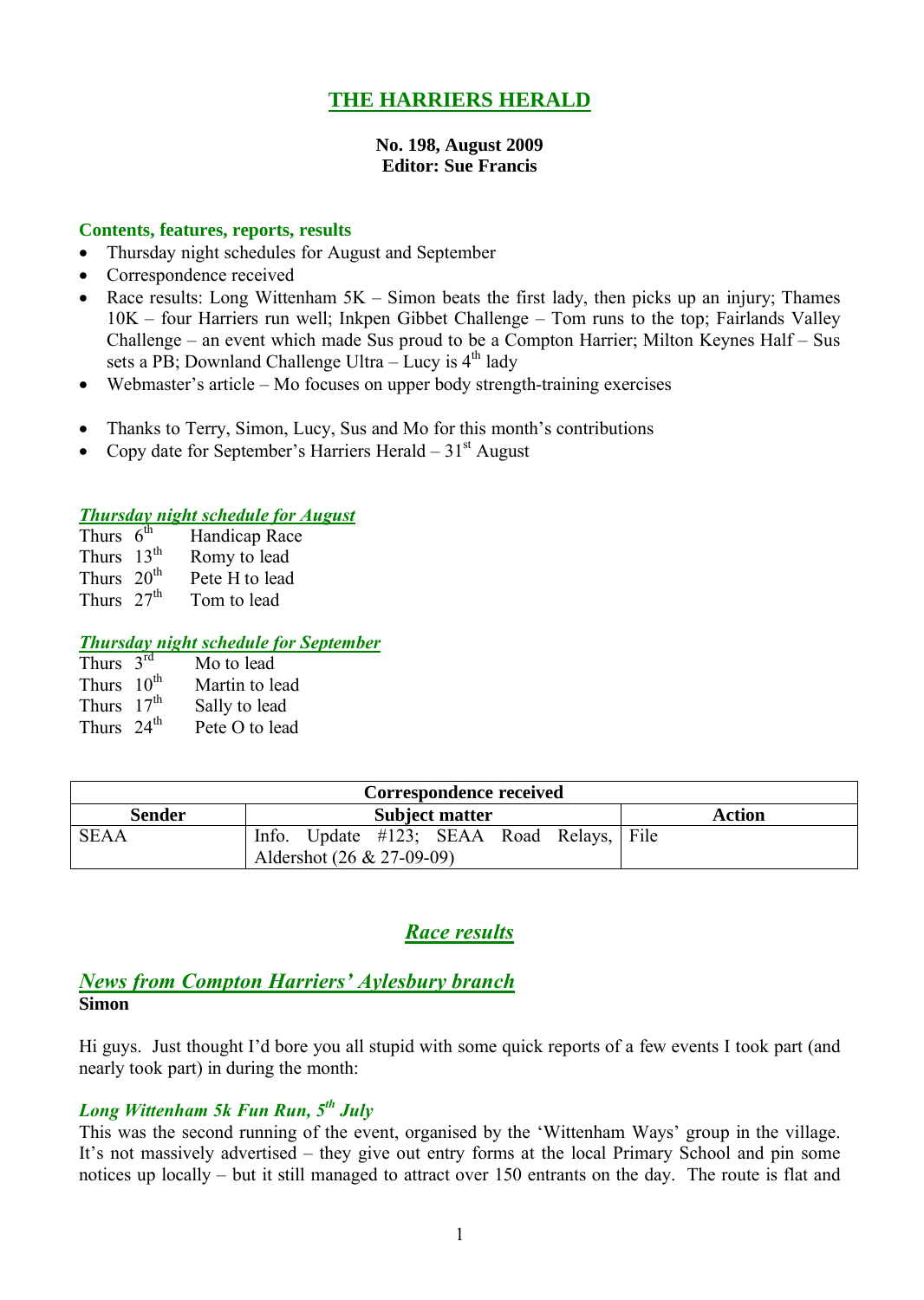off-road and surprisingly more difficult than you think it's going to be, as it's a bit twisty in places and very bumpy underfoot in others. Still, it was a very good event, quite well organised and very well attended.

First home was 16-year-old David Walter in a time of 18:11, with Thomas Hayward  $2<sup>nd</sup>$  in 18:50 and John Peake  $3<sup>rd</sup>$  in 19:25. But for having one too many Y-chromosomes I would have been  $1<sup>st</sup>$  woman – that honour went to Zuzana Bencokova with a time of 24:12 and I had to be content with  $17<sup>th</sup>$  place in a time of 24:08.

Other than the first three men and women (and possibly age category winners) there are no medals or finishers' mementos but if you fancy a little trot round some very nice countryside at an event which starts and finishes at a pub, I'll see you there next year!

I was hoping to also include a couple of short reports about the **Didcot 5 mile Road Race** and **Didcot 2 mile Fun Run** on **12th July** but unfortunately, and much to my annoyance, I pulled a muscle in my left calf two days before the events and had to be sensible (makes a change…) so in the end I didn't run. Samara and Oliver did, though, and both completed the 2 mile Fun Run in 21:37 and 22:07, coming in 59<sup>th</sup> and 69<sup>th</sup> respectively out of 98 finishers. They were also a bit quicker than last year, when we all finished together in 23:26, so I can only surmise that I must have slowed them down in 2008.

I'm currently having (another) injury-enforced break from running, although I'm doing a bit of walking and cycling so that I don't lose too much fitness. I even got up to 34 mph on a downhill bit on my bike last week  $-$  it's quite exhilarating at that speed, but just a bit scary!

# *Thames 10k, Beale Park, 8 th July*

**Terry** (with results mailed in by Lucy)

I entered the Thames 10k on 8<sup>th</sup> July along with Lucy, Ryan and Pete O. I was not on good form, having been out of action for 2 weeks with 'flu' (variant unknown – pig, bird or man) but completed the race in 51:58. It was my first race outside the club and was flat but quite scenic with good support and organisation, just a pity I was feeling a bit 'dodgy' and slow.

| <b>Place</b> | Time    | <b>Name</b>         | Chip time                                      |
|--------------|---------|---------------------|------------------------------------------------|
| $\mathbf{1}$ | 0:35:44 | <b>Mark Gittins</b> | 35:43 (Reading AC - 1st man)                   |
| 8            | 0:38:44 | Ryan                | 38:43                                          |
| 11           | 0:39:03 | David Wright        | 39:03 (Newbury AC)                             |
| 24           | 0:42:06 | Andrea Leedale      | 41:59 (Thames Valley Triathletes - $1st$ lady) |
| 30           | 0:42:27 | Lucy                | 42:23 $(2^{nd}$ lady)                          |
| 72           | 0:47:01 | Pete O              | 46:39                                          |
| 159          | 0:52:20 | Terry               | 51:58                                          |
| 440          | 1:22:06 | Last runner         | 1:21:18                                        |

# *Inkpen Gibbet Challenge, 12th July*

Tom completed this event, now in its second year. Tom was pleased to report that he ran all the way up the hill this year, before pursuing and catching another competitor on the descent.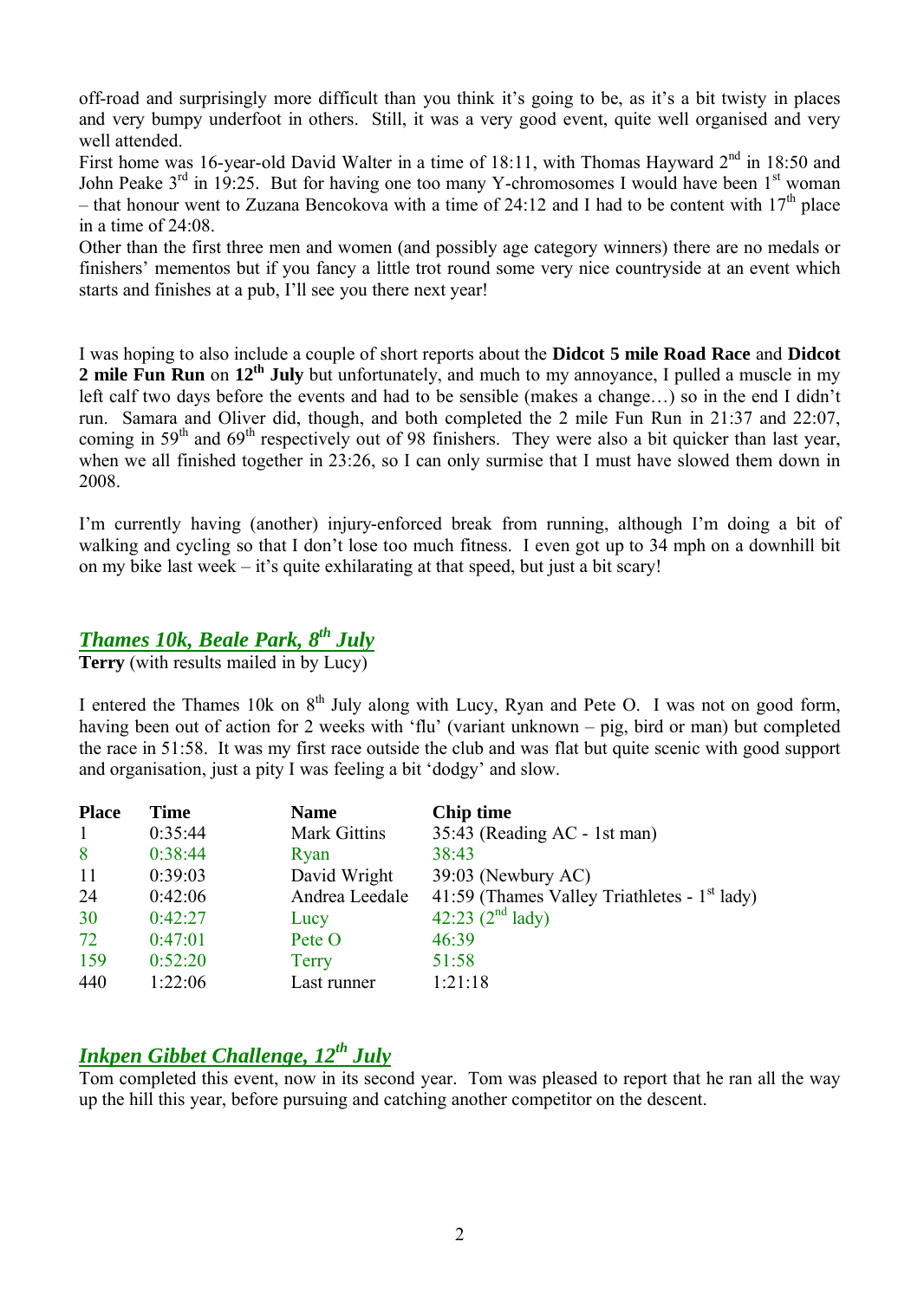#### *Fairlands Valley Challenge, Stevenage, 19th July* **Sus**

Doing the above mentioned challenge made me proud to be a Compton Harrier. Let me explain:

Peter L, Ryan and I thought we would do the Fairlands Valley Challenge. It is a mainly off-road race and you have the option of a 12, 18.5 or full marathon distance – we all went for the 18.5. It did say in the race info that you would be given a map before setting off - we were given a 3-page route description and informed that there would be no arrows or tape not even a drop of flour to guide us. 1 – 0 to our Compton Downland Challenge.

Peter brilliantly guided the small Compton team through the course, I had a bad patch at around 8 miles, but my team mates kindly waited for me while they where debating which way to go, thanks Peter and Ryan for being true Compton Harriers.

While we were enjoying a drink at one of the well-stocked checkpoints, the guy who was manning it, and also a regular Ridgeway Challenge runner – said it was always a pleasure reaching the checkpoint at the village hall in Goring – it was like a party - another one for the Compton Harriers!

We continued our run and reached a church, according to our route description we were supposed to follow a signed path but the sign was no longer there and had not been there for some time. This would not have happened in the Compton Downland Challenge, we check our route to see if any changes need to be made to our route description!

We had now reached app. mile 14 I think, and at this stage Ryan suddenly had to slow his pace due to a niggle. Peter, focusing on the map reading, did not see this so I called him and, as a true Compton Harrier, he turned around and came back – the last few miles were done in whatever speed Ryan could tolerate, and we reached the end having done 19.6 miles with a couple of detours in 2:43 hours. Despite finishing together Peter was recorded 1 min slower than Ryan and I.

The finish was a bit vague with no finish banner, and now I see the true reason why Dick always encourages us to go out and cheer the runners home despite rain and snow when they finish the Compton Downland Challenge - it does mean a lot!

I do not need to say any more other than I think we can be bl….dy proud of our Club and, despite our size, what we achieve to stage, and last but not least for our comradeship!

# *Milton Keynes half marathon, 26 th July*

#### **Sus**

Though it has had a lot of critical comments on the web site about dangerous bollards, the route not being flat with a lot of twists and turns and a "big" hill at the end I quite enjoyed this race. I later heard that the 1<sup>st</sup> man was so superior that the chasing group lost sight of him and the marshal on the bike, and they took a wrong turn and all 10-15 men did over 14 miles. One was apparently so angry that he took his chip off and threw it to the floor! Oh dear, we had better not introduce chip timing to our Compton Downland Challenge. Though a bit dear to enter  $(f20)$  you do get bananas and energy bars and a fine medal at the finish – and all the surplus goes to the NSPCC.

| 1 <sup>st</sup> Man, Ezekiel Chebon                  | 1:08:36 |
|------------------------------------------------------|---------|
| 1 <sup>st</sup> Lady, Penty Becks, Highgate Harriers | 1:22:40 |
| 8 <sup>th</sup> Lady, Sus                            | 1:31:05 |
| 1223 finished the race                               |         |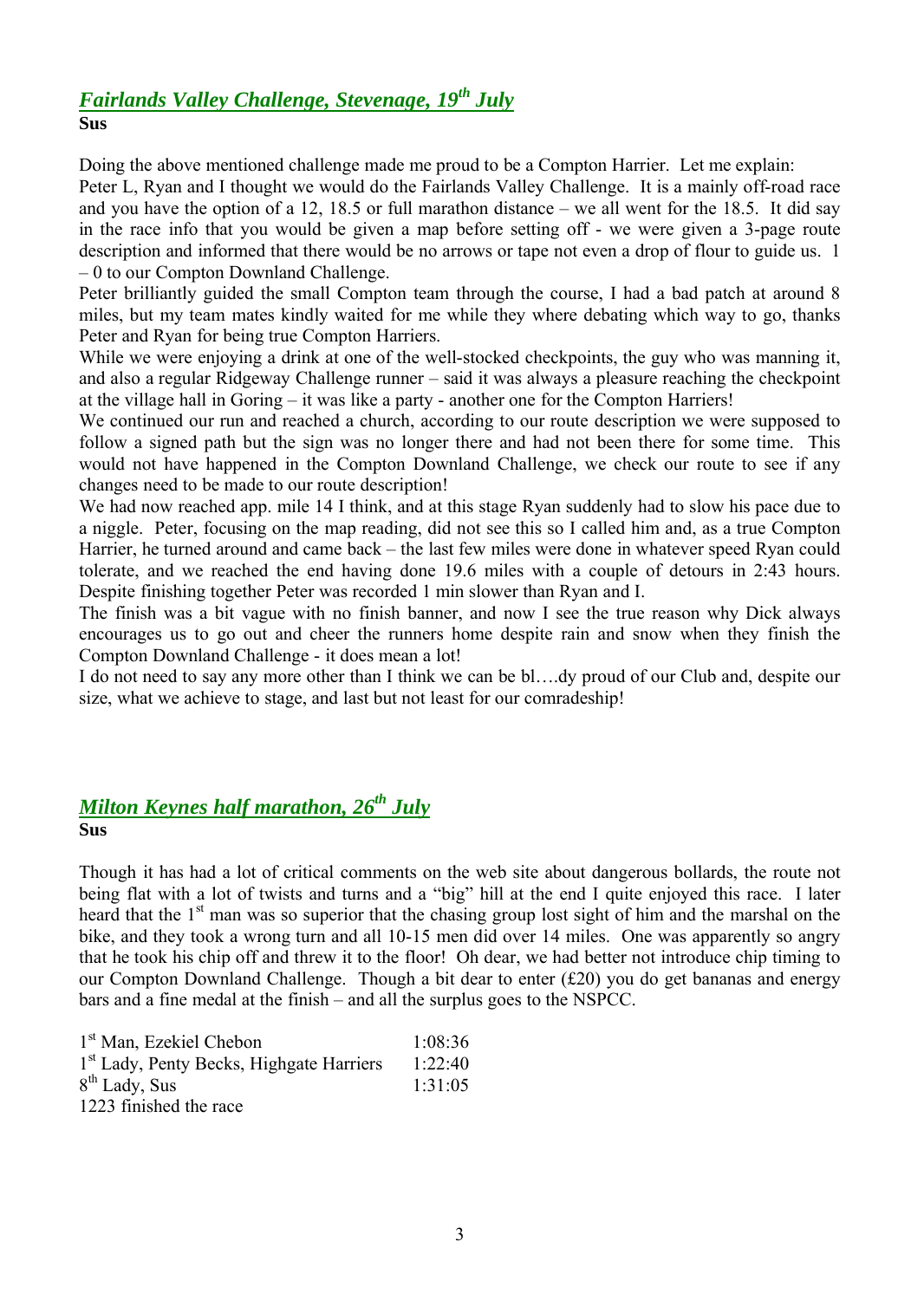# *Downland Challenge Ultra, 26th July* **Lucy**

This 30-mile race is mostly off-road and is run on the South Downs Way from Clayton (near Brighton), past two windmills, 15 miles to a turn-round point in a farm-yard and back. After seeing one of my brothers getting married the day before I was full of cake and ready to fly. As soon as the gun went off I was out at the front and stayed in 4<sup>th</sup> place until about 22.5 miles, when the reality of the situation sunk in, and I recalled that in actual fact the cake had had to go round two hundred of us, and there was no pasta at the wedding reception, only pommes et fromage au gratin, which I didn't like so Martin had them. Anyway, off came my wheels and my pace slipped from 8:15 min miling down to 10:40; people started to swarm past me like ants, and I eventually finished in about  $13<sup>th</sup>$  place. Not a bad training exercise however, and I found out my latest hydration system gives me a nasty sore, so well worth the trip. Results are not yet out, but the  $1<sup>st</sup>$  man finished in 3:55 – ish (he got lost),  $1<sup>st</sup>$ lady in 4:06 and I was 4<sup>th</sup> lady in 4:27. The 'Haywards Heath Running Festival' also hosts a 5-mile Jack and Jill Challenge for the non-ultra runner. Either race is only 7 quid, and you get the choice of a handy canvas shopping bag or the ubiquitous blue T-shirt (of which I already have two) as a memento. 1st man and lady:

3:58:41 Sean Ketteridge 4:18:06 Emily Gelder

# *Website update… http://www.comptonharriers.org.uk* **Mo**

Notable web links this month … http://www.kilomathon.com this new race series was pointed out by Richard Chalkley and will start next year in March so if you are interested, just visit the site and supply your email address for more info. If you are interested in athletic performances, rankings and records, then I suggest a visit to http://www.all-athletics.com which has been gradually developing over the past few months.

#### *Now for the continuation of my series of articles on fitness which this month will concentrate on the second of the three components of fitness, namely strength. (The 3 main components of fitness are Stamina, Strength and Flexibility).*

 As a reminder, take a look back to June's article about how strength training works. Strength training involves concentrating on various muscles and muscle groups over the whole of the body. For a balanced, well-proportioned body which functions efficiently, muscle groups across the whole body need to be targeted in a number of different ways.

A strong, well-balanced mid-section is essential to producing a good physical performance in most sports and is also crucial in maintaining good posture and preventing injury and a fit, strong *upper body* contributes to a much better sports performance. The muscle groups of the *lower body* are among the largest and include the gluteals, quadriceps and calves which provide the foundation strength for running and many other activities as well.

There is no need to spend hours in the gym honing your muscles to get results. The following exercises can all be performed with minimal use of specialist equipment. For each exercise there are easier and tougher options to suit your level of ability. This month, I will concentrate on *upper body* exercises and next month on the *lower body* exercises.

#### **Upper Body Exercises**: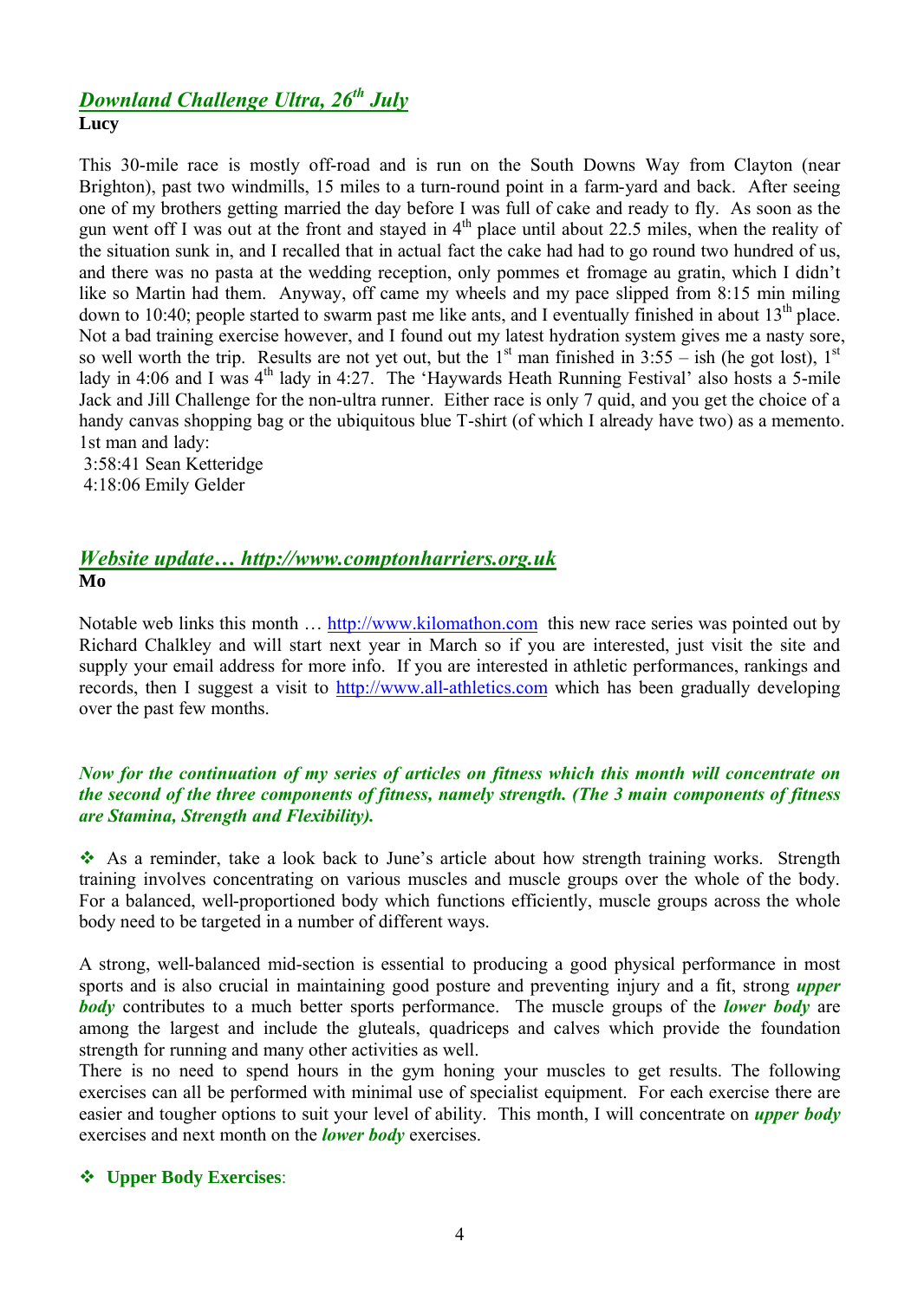*Press-ups* are a key element of physical training. To do them correctly, begin with arms approximately shoulder-width apart. Fingers facing forward, back straight and body in a straight line. Look slightly ahead, not at the floor. Lower your body towards the floor, elbows pointing back not splaying out to the side. Stop when your chest and hips are an inch off the floor, and then straighten the arms to return to the start position. That counts as one rep. (The exercise entails lifting roughly two thirds of your body weight).

#### *Easier variations*

KNEE PRESS-UPS; Starting on hands and knees, shuffle hands forward until your body forms a straight line from knees to shoulders then follow the usual press-up routine.

INCLINE PRESS-UPS; Adopt the normal press-up position with hands on a raised surface (the higher the surface, the easier the exercise) rather than the floor, then follow the usual press-up routine.

*Harder variations*

DECLINE PRESS-UPS; Take up the normal press-up position but this time with your feet placed on a raised surface, such as a chair so that your shoulders and head are lower than your hips then perform full press-ups as normal.

CLAP PRESS-UPS; Normal press-ups, but clap between each repetition.

*Pull-ups* are another key aspect of physical training. Stand beneath a bar just above your head and with feet together, take hold of it with an underhand grip. Pull yourself up towards the bar, bending at the elbows, and keeping feet and legs locked together. Your chin must clear the bar for the rep to count. Slowly lower and repeat. You can improvise with tree branches or climbing frames.

## *Easier variation*

BROOMSTICK AND CHAIRS; With two sturdy chairs close together place a broomstick over the gap. Hold the broomstick with an underhand grip and lift your body clear of the floor, keeping knees bent and feet on the floor. Then bend the elbows to bring the chest up towards the broomstick. Pause then lower and repeat. To make the exercise harder, straighten your legs.

*Harder variation* 

OVERHAND GRIP; This will prove to be more challenging than the underhand grip and you can try it when you're comfortable with the underhand version.

*Dips* are best performed on parallel bars. Hold the bars with palms facing each other and support yourself on straight arms, with legs slightly bent and ankles crossed. Next, lower yourself down to form a right angle at the elbow, whilst trying not to hunch your shoulders up, then push back up and repeat. If you don't have access to parallel bars, the following variations will provide good alternatives.

*Easier variations*

CHAIR DIP; Sit on the edge of a sturdy chair or bench with legs extended straight out in front and grip the edge of the chair with fingers pointing forwards and arms shoulder-width apart.

Shuffle off the front of the chair, and bend your elbows to lower yourself down towards the floor until elbows reach a right angle. Raise back up and repeat.

KNEES-BENT CHAIR DIP; If the straight-leg dip is a little too challenging, try it with your knees bent.

*Harder variation* 

DOUBLE CHAIR DIP; A more challenging version of the chair dip is to place your hands on one chair (or box) and put your feet on another chair opposite. Make sure both chairs are sturdy and placed on a stable surface. Shuffle off the front of the chair and lower yourself down until elbows reach a right angle. Try not to hunch your shoulders as you raise yourself back up and repeat.

*Additional exercises* If you have access to a gym or weights, the following exercises will